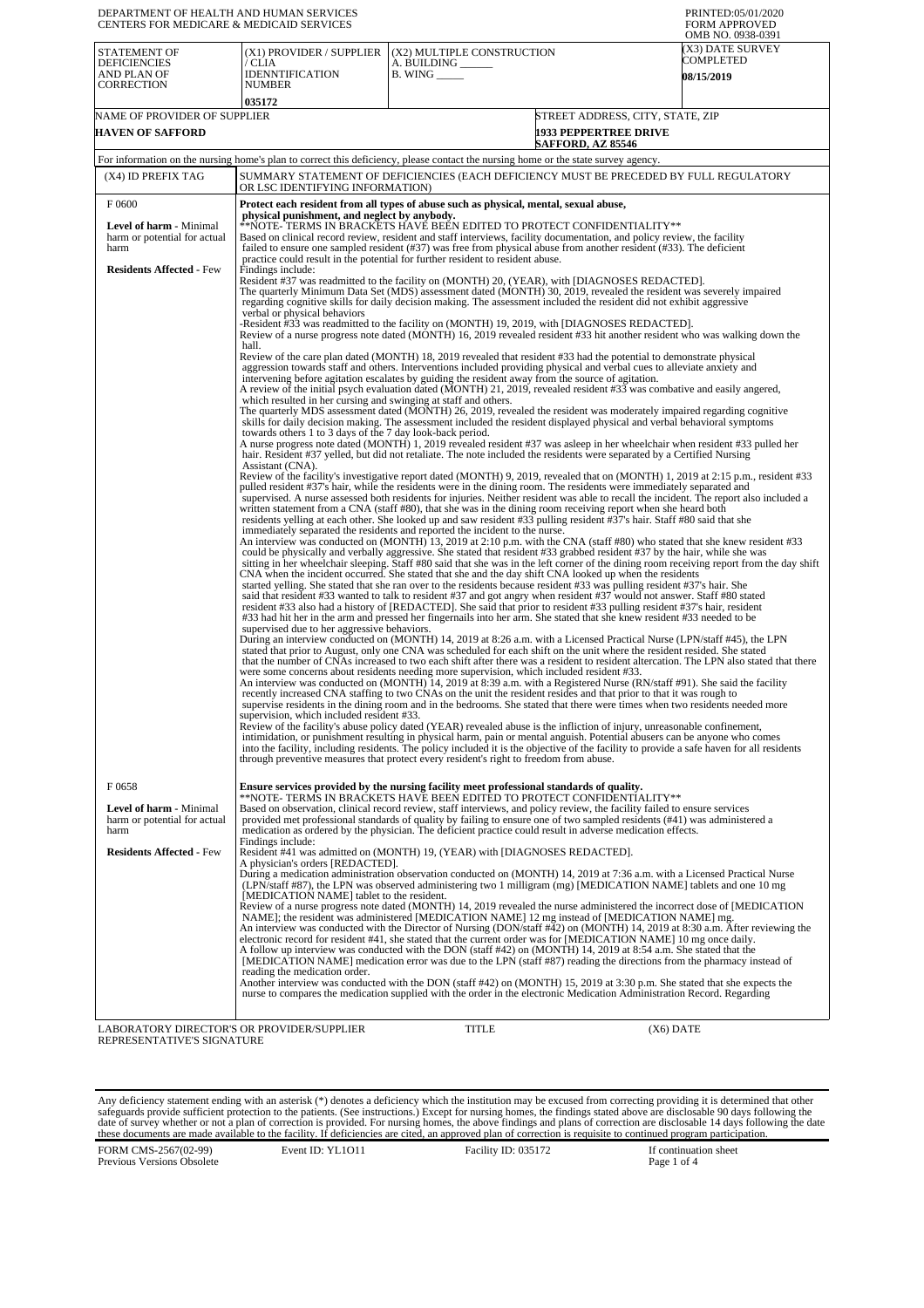| DEPARTMENT OF HEALTH AND HUMAN SERVICES<br><b>CENTERS FOR MEDICARE &amp; MEDICAID SERVICES</b> |                                                                                                       |                                                                                                                                                                                                                                                                                                                                                                                                                                                                                                                                                                                                                                                                                                                                                                                                                                                                              | PRINTED:05/01/2020<br><b>FORM APPROVED</b><br>OMB NO. 0938-0391 |
|------------------------------------------------------------------------------------------------|-------------------------------------------------------------------------------------------------------|------------------------------------------------------------------------------------------------------------------------------------------------------------------------------------------------------------------------------------------------------------------------------------------------------------------------------------------------------------------------------------------------------------------------------------------------------------------------------------------------------------------------------------------------------------------------------------------------------------------------------------------------------------------------------------------------------------------------------------------------------------------------------------------------------------------------------------------------------------------------------|-----------------------------------------------------------------|
| STATEMENT OF<br><b>DEFICIENCIES</b><br>AND PLAN OF<br><b>CORRECTION</b>                        | (X1) PROVIDER / SUPPLIER<br>/ CLIA<br><b>IDENNTIFICATION</b><br><b>NUMBER</b><br>035172               | (X2) MULTIPLE CONSTRUCTION<br>A. BUILDING ______<br>$B.$ WING $\_\_\_\_\_\_\$                                                                                                                                                                                                                                                                                                                                                                                                                                                                                                                                                                                                                                                                                                                                                                                                | (X3) DATE SURVEY<br><b>COMPLETED</b><br><b>08/15/2019</b>       |
| NAME OF PROVIDER OF SUPPLIER                                                                   |                                                                                                       | STREET ADDRESS, CITY, STATE, ZIP                                                                                                                                                                                                                                                                                                                                                                                                                                                                                                                                                                                                                                                                                                                                                                                                                                             |                                                                 |
| <b>HAVEN OF SAFFORD</b>                                                                        |                                                                                                       | 1933 PEPPERTREE DRIVE<br>SAFFORD, AZ 85546                                                                                                                                                                                                                                                                                                                                                                                                                                                                                                                                                                                                                                                                                                                                                                                                                                   |                                                                 |
|                                                                                                |                                                                                                       | For information on the nursing home's plan to correct this deficiency, please contact the nursing home or the state survey agency.                                                                                                                                                                                                                                                                                                                                                                                                                                                                                                                                                                                                                                                                                                                                           |                                                                 |
| (X4) ID PREFIX TAG                                                                             | OR LSC IDENTIFYING INFORMATION)                                                                       | SUMMARY STATEMENT OF DEFICIENCIES (EACH DEFICIENCY MUST BE PRECEDED BY FULL REGULATORY                                                                                                                                                                                                                                                                                                                                                                                                                                                                                                                                                                                                                                                                                                                                                                                       |                                                                 |
| F0658                                                                                          | (continued from page 1)                                                                               |                                                                                                                                                                                                                                                                                                                                                                                                                                                                                                                                                                                                                                                                                                                                                                                                                                                                              |                                                                 |
| Level of harm - Minimal<br>harm or potential for actual<br>harm                                | the resident at risk for adverse effects.                                                             | resident #41, the DON stated that the nurse should have compared the medication supplied to the [MEDICATION NAME] order<br>instead of comparing the medication supplied to the pharmacy supply notes. She stated that the medication error could put<br>Review of the facility's policy for Administering Medications revealed medications shall be administered as prescribed and                                                                                                                                                                                                                                                                                                                                                                                                                                                                                           |                                                                 |
| <b>Residents Affected - Few</b>                                                                |                                                                                                       | that medications must be administered in accordance with the orders. The policy included that the individual administering<br>the medication must check the label three times to verify the right resident, right medication, right dosage, right time<br>and right method (route of administration) before giving the medication.                                                                                                                                                                                                                                                                                                                                                                                                                                                                                                                                           |                                                                 |
| F0677                                                                                          |                                                                                                       | Provide care and assistance to perform activities of daily living for any resident who is                                                                                                                                                                                                                                                                                                                                                                                                                                                                                                                                                                                                                                                                                                                                                                                    |                                                                 |
| Level of harm - Minimal<br>harm or potential for actual<br>harm                                | unable.                                                                                               | **NOTE- TERMS IN BRACKETS HAVE BEEN EDITED TO PROTECT CONFIDENTIALITY**<br>Based on observations, clinical record review, staff interviews, and policy review, the facility failed to ensure one<br>sampled resident $(\#23)$ was provided nail care. The deficient practice could result in poor hygiene, infection, and injury                                                                                                                                                                                                                                                                                                                                                                                                                                                                                                                                             |                                                                 |
| <b>Residents Affected - Few</b>                                                                | to skin.<br>Findings include:                                                                         | Resident #23 was readmitted to the facility on (MONTH) 28, (YEAR), with [DIAGNOSES REDACTED].<br>Review of the Activity of Daily Living (ADL) care plan revised (MONTH) 28, (YEAR), revealed the resident had ADL performance                                                                                                                                                                                                                                                                                                                                                                                                                                                                                                                                                                                                                                                |                                                                 |
|                                                                                                | participation with personal hygiene care.<br>choice as needed.                                        | deficit related to activity intolerance and limited mobility. Interventions included the resident required total staff<br>Review of the clinical record revealed an order dated (MONTH) 28, (YEAR) for the resident to be seen by a podiatrist of                                                                                                                                                                                                                                                                                                                                                                                                                                                                                                                                                                                                                            |                                                                 |
|                                                                                                | resident had not been scheduled to see a podiatrist.                                                  | Review of the podiatry appointment lists for (MONTH) 23, (YEAR), (MONTH) 9, (YEAR) and (MONTH) 1, 2019, revealed the                                                                                                                                                                                                                                                                                                                                                                                                                                                                                                                                                                                                                                                                                                                                                         |                                                                 |
|                                                                                                |                                                                                                       | The quarterly Minimum Data Set (MDS) assessment dated (MONTH) 11, 2019, revealed a Brief Interview for Mental Status score<br>of 11 which indicated the resident had moderate impaired cognition. The assessment included the resident was totally<br>dependent and required two-person assistance with personal hygiene tasks.                                                                                                                                                                                                                                                                                                                                                                                                                                                                                                                                              |                                                                 |
|                                                                                                |                                                                                                       | During an initial interview conducted with the resident on (MONTH) 12, 2019 at 2:04 p.m., the resident's right foot toenails were<br>observed to be long with the big toenail on the right foot extended approximately 1/4 inch above the toe.<br>Another observation was conducted of the resident on (MONTH) 15, 2019 at 9:26 a.m. The resident was observed sleeping with<br>her right foot exposed. The right foot toenails were again observed long and dried blood was observed around the cuticle of the toe<br>next to the big toe. The baby toenail was observed to be curved growing over the toe.                                                                                                                                                                                                                                                                 |                                                                 |
|                                                                                                | that a resident needs to see a podiatrist.                                                            | An interview was conducted on (MONTH) 15, 2019 at 9:14 a.m. with the Transportation Attendant (staff #8) who stated that the<br>resident has not seen the podiatrist in the last few months. Staff #8 stated that since the resident is a diabetic, only a<br>nurse or specialist can trim the resident's nails. She said that she schedules an appointment when the nurse notifies her                                                                                                                                                                                                                                                                                                                                                                                                                                                                                      |                                                                 |
|                                                                                                |                                                                                                       | During an interview conducted with a Certified Nursing Assistant (CNA/staff #16) on (MONTH) 15, 2019 at 9:32 a.m., the CNA<br>stated that she trims residents' nails but not the nails of residents that are diabetics. She stated that nails that are<br>long could cause discomfort, snagging, and cutting into another toe. While observing resident #23 toenails, she stated that the<br>resident's toenails are thick, too long and need to be trimmed by a specialist. The observation also revealed a small<br>cut in the left toe next to the left big toe and that the left big toenail was jagged.                                                                                                                                                                                                                                                                 |                                                                 |
|                                                                                                |                                                                                                       | An interview was conducted with a Registered Nurse (RN/staff #44) on (MONTH) 15, 2019 at 9:45 a.m. The RN stated that it is<br>the nurse's responsibility to put the resident on the list for podiatry care. She stated that the nurses do not document<br>the nail care they provide to residents. After observing resident #23 to enails, she stated the nails needed trimming.<br>Review of the facility's policy titled Fingernails/Toenails, Care of, revised (MONTH) (YEAR), revealed the purpose of nail<br>care is to clean the nail bed, trim the nails, and to prevent infections. Trimmed and smooth nails prevent the resident<br>from scratching and or injuring his or her skin. Nail care entails daily cleaning and regular trimming. The policy also<br>included staff are not to provide nail care for residents with diabetes or circulatory impairments. |                                                                 |
| F0697                                                                                          |                                                                                                       | Provide safe, appropriate pain management for a resident who requires such services.                                                                                                                                                                                                                                                                                                                                                                                                                                                                                                                                                                                                                                                                                                                                                                                         |                                                                 |
| <b>Level of harm - Minimal</b><br>harm or potential for actual<br>harm                         | result in unrelieved pain.                                                                            | **NOTE- TERMS IN BRACKETS HAVE BEEN EDITED TO PROTECT CONFIDENTIALITY**<br>Based on clinical record review, staff interviews, and policy review, the facility failed to ensure one sampled resident<br>(#4) was administered pain medications consistent with professional standards of practice. The deficient practice could                                                                                                                                                                                                                                                                                                                                                                                                                                                                                                                                               |                                                                 |
| <b>Residents Affected - Some</b>                                                               | Findings include:                                                                                     | Resident #4 was admitted to the facility on (MONTH) 26, 2019, with [DIAGNOSES REDACTED].<br>Review of the clinical record revealed the following physician orders:<br>-[MEDICATION NAME] HCI 2 milligrams (mg) 1 tablet by mouth every 4 hours as needed for a pain level of 6-10 dated (MONTH)                                                                                                                                                                                                                                                                                                                                                                                                                                                                                                                                                                              |                                                                 |
|                                                                                                | 30, 2019.<br>Review of the Medication Administration Record [REDACTED].                               | -[MEDICATION NAME] 325 mg 2 tablets by mouth every 4 hours as needed for a pain level of 1-5 dated (MONTH) 30, 2019.                                                                                                                                                                                                                                                                                                                                                                                                                                                                                                                                                                                                                                                                                                                                                         |                                                                 |
|                                                                                                | for a pain level of 7.                                                                                | Continued review of the (MONTH) MAR indicated [REDACTED].<br>Review of the MAR for (MONTH) 2019, revealed the resident was administered [MEDICATION NAME] on (MONTH) 17 and 28<br>Continued review of the (MONTH) MAR indicated [REDACTED].                                                                                                                                                                                                                                                                                                                                                                                                                                                                                                                                                                                                                                  |                                                                 |
|                                                                                                |                                                                                                       | Review of the MAR for (MONTH) 2019 revealed the resident was administered [MEDICATION NAME] on (MONTH) 5 for a pain<br>level of 10, (MONTH) 13 for a pain level of 7, and (MONTH) 12 for a pain level of 6.<br>Further review of the clinical record revealed no documentation regarding why the resident was administered pain medications outside                                                                                                                                                                                                                                                                                                                                                                                                                                                                                                                          |                                                                 |
|                                                                                                |                                                                                                       | of the ordered parameters and no documentation that the physician was notified.<br>An interview was conducted on (MONTH) 14, 2019 at 1:17 p.m. with a Registered Nurse (RN/staff #44). The RN stated that when<br>a resident is complaining of pain, she asks the resident to rate the pain on a scale of 1-10 and administers pain<br>medication according to the parameters ordered by the physician. After reviewing the MAR for (MONTH) 2019, the RN stated                                                                                                                                                                                                                                                                                                                                                                                                              |                                                                 |
|                                                                                                | also                                                                                                  | that [MEDICATION NAME] and [MEDICATION NAME] were not always administered according to the ordered parameters. She<br>said that resident #4 often asks for the stronger pain medication and does not want the [MEDICATION NAME]. The RN stated                                                                                                                                                                                                                                                                                                                                                                                                                                                                                                                                                                                                                               |                                                                 |
|                                                                                                |                                                                                                       | that for these instances, the physician should be notified for direction.<br>During an interview conducted on (MONTH) 15, 2019 at 8:48 a.m. with the Director of Nursing (DON, staff #42), the DON stated<br>that she expects nurses to administer as needed pain medications according to the physician order. The DON stated that the<br>nurses are to notify the physician when a resident requests a pain medication outside of the ordered parameters. She stated the process<br>is to fax the S-Bar form to the physician and wait for the physician order.                                                                                                                                                                                                                                                                                                            |                                                                 |
|                                                                                                |                                                                                                       | An interview was conducted on (MONTH) 15, 2019 at 12:16 p.m. with a RN (staff #7). She stated that she became aware that she had<br>given the resident pain medications out of the ordered parameters last night when the DON informed her to sign some<br>S-BAR forms that she had completed, but had not signed. She said the S-Bar form is not used to get approval for a change in<br>medication administration, but is to let the physician know that a change has occurred.<br>Review of the facility's policy, Medication Administration, revised (MONTH) 2012, revealed the Director of Nursing will<br>supervise and direct all nursing personnel who administer medications or related functions and that medications must be                                                                                                                                      |                                                                 |
|                                                                                                | administered in accordance with the orders.<br>that pain medication is to be administered as ordered. | Review of the facility's policy, Administering Pain Medications, revised (MONTH) 2010, revealed that pain management is<br>defined as the process of alleviating the resident's pain to a level that is acceptable to the resident and is based on his and her clinical<br>condition and treatment goals. Pain level is to be assessed using standardized pain assessment tools, such as a pain intensity scale and                                                                                                                                                                                                                                                                                                                                                                                                                                                          |                                                                 |
| F0755                                                                                          |                                                                                                       | Provide pharmaceutical services to meet the needs of each resident and employ or obtain                                                                                                                                                                                                                                                                                                                                                                                                                                                                                                                                                                                                                                                                                                                                                                                      |                                                                 |
| Level of harm - Minimal<br>harm or potential for actual<br>harm                                |                                                                                                       |                                                                                                                                                                                                                                                                                                                                                                                                                                                                                                                                                                                                                                                                                                                                                                                                                                                                              |                                                                 |
| <b>Residents Affected - Few</b>                                                                |                                                                                                       |                                                                                                                                                                                                                                                                                                                                                                                                                                                                                                                                                                                                                                                                                                                                                                                                                                                                              |                                                                 |
|                                                                                                |                                                                                                       |                                                                                                                                                                                                                                                                                                                                                                                                                                                                                                                                                                                                                                                                                                                                                                                                                                                                              |                                                                 |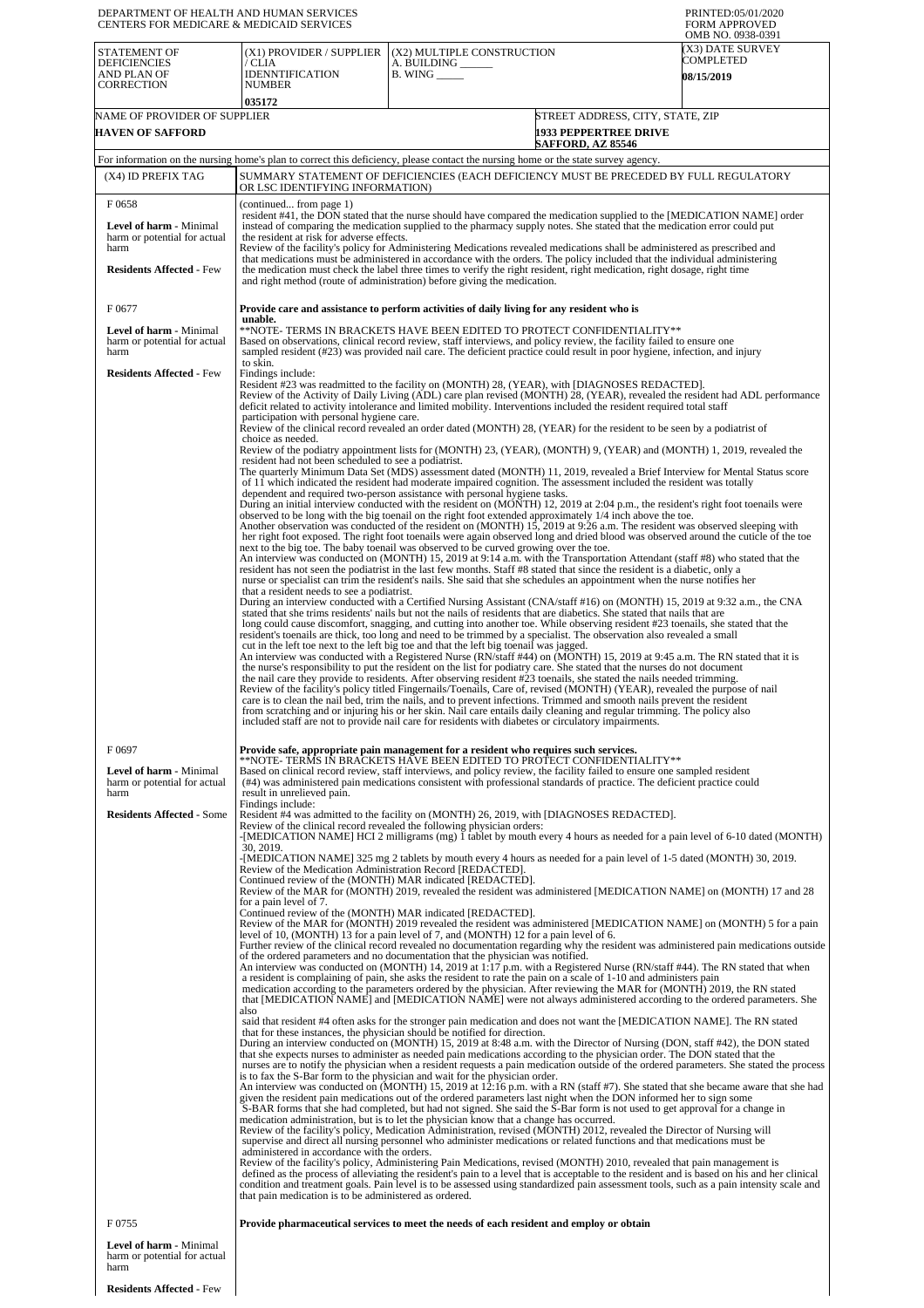FORM CMS-2567(02-99) Previous Versions Obsolete

Event ID: YL1O11 Facility ID: 035172 If continuation sheet<br>Page 2 of 4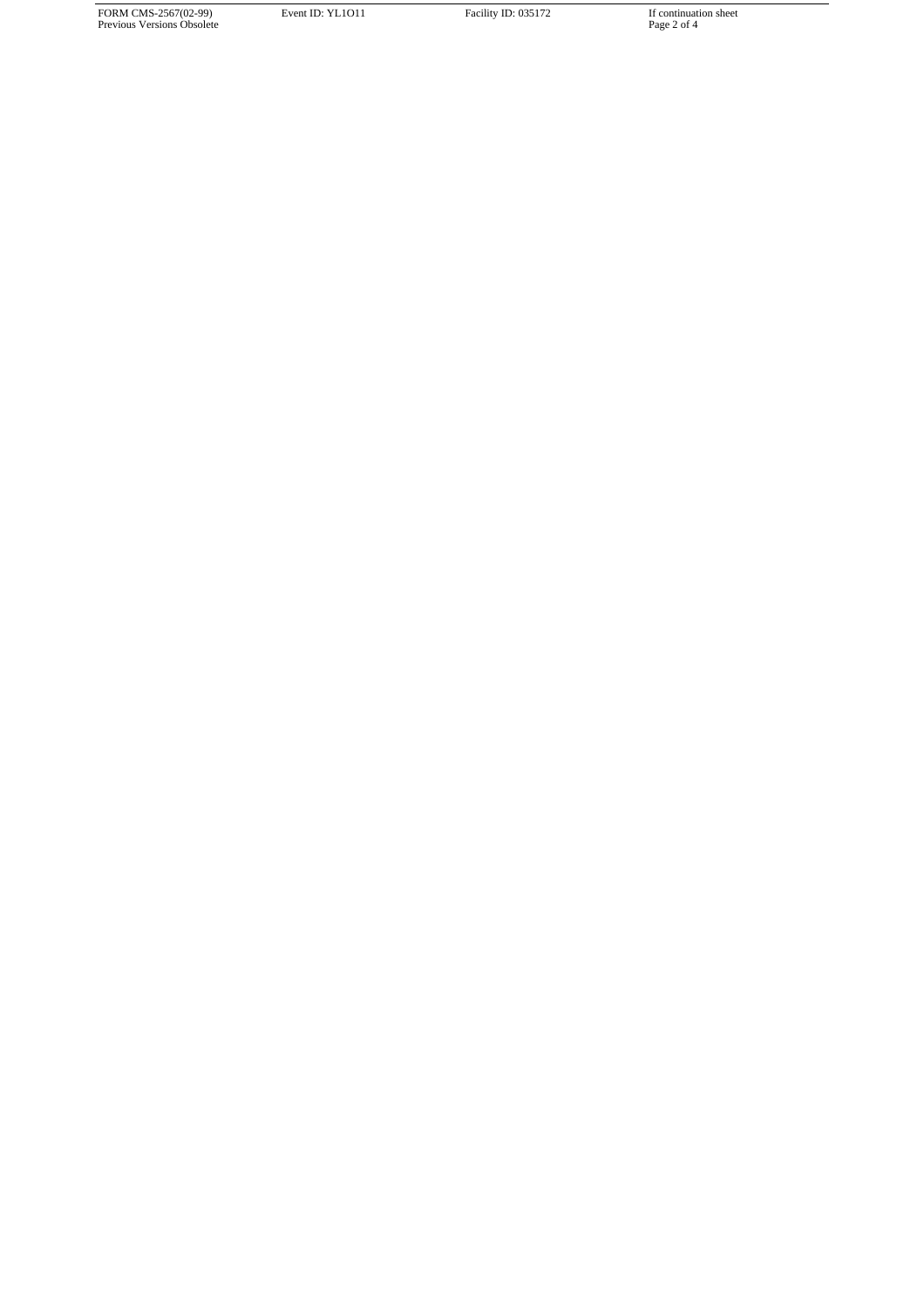| DEPARTMENT OF HEALTH AND HUMAN SERVICES<br><b>CENTERS FOR MEDICARE &amp; MEDICAID SERVICES</b>               |                                                                                                                                                                                                                                                                                                                                                                                                                                                                                                                                                                                                                                                                                                                                                                                                                                                                                                                                                                                                                                                                                                                                                                                                                                                                                                                                                                                                                                                                                                                                                                                                                                                                                                                                                                                                                                                                                                                                                                                                                                                                                                                                                                                                                                                                                                       |                                                                                                                                                                                                                                                                                                                                                                                                                                                                                                                                                                                                                                                                                                                                                                                                                                                                                                                                                                                                                                                                                                                                                                                                                                                                                                                                                                                                                                                                                                                                                                                                                                                                                                                                                                                                                                                                                                                                                                                                                                                                                                                                                                                                                                                                                                                                                                                                                                                                                                                                                                                                                                                                                                                                                                                                                                                                                                                                                                                                                                                                                                                                                                                                                                                                                                                                                                                                                                                                                                                                                                                                                                                                                                                                                                                                                                                                                                                                                                                                                                                                                                                                                                                                                                                                                                                                                                                                                                                                                                                                                                                                                                                                                                                                                                                                                                                                                                                                                                                                                                                                                                                                                                                                                                                                                                                                                                                                                                                                                                                                                                                                                                                                                                                                                        |  | PRINTED:05/01/2020<br><b>FORM APPROVED</b><br>OMB NO. 0938-0391 |  |
|--------------------------------------------------------------------------------------------------------------|-------------------------------------------------------------------------------------------------------------------------------------------------------------------------------------------------------------------------------------------------------------------------------------------------------------------------------------------------------------------------------------------------------------------------------------------------------------------------------------------------------------------------------------------------------------------------------------------------------------------------------------------------------------------------------------------------------------------------------------------------------------------------------------------------------------------------------------------------------------------------------------------------------------------------------------------------------------------------------------------------------------------------------------------------------------------------------------------------------------------------------------------------------------------------------------------------------------------------------------------------------------------------------------------------------------------------------------------------------------------------------------------------------------------------------------------------------------------------------------------------------------------------------------------------------------------------------------------------------------------------------------------------------------------------------------------------------------------------------------------------------------------------------------------------------------------------------------------------------------------------------------------------------------------------------------------------------------------------------------------------------------------------------------------------------------------------------------------------------------------------------------------------------------------------------------------------------------------------------------------------------------------------------------------------------|--------------------------------------------------------------------------------------------------------------------------------------------------------------------------------------------------------------------------------------------------------------------------------------------------------------------------------------------------------------------------------------------------------------------------------------------------------------------------------------------------------------------------------------------------------------------------------------------------------------------------------------------------------------------------------------------------------------------------------------------------------------------------------------------------------------------------------------------------------------------------------------------------------------------------------------------------------------------------------------------------------------------------------------------------------------------------------------------------------------------------------------------------------------------------------------------------------------------------------------------------------------------------------------------------------------------------------------------------------------------------------------------------------------------------------------------------------------------------------------------------------------------------------------------------------------------------------------------------------------------------------------------------------------------------------------------------------------------------------------------------------------------------------------------------------------------------------------------------------------------------------------------------------------------------------------------------------------------------------------------------------------------------------------------------------------------------------------------------------------------------------------------------------------------------------------------------------------------------------------------------------------------------------------------------------------------------------------------------------------------------------------------------------------------------------------------------------------------------------------------------------------------------------------------------------------------------------------------------------------------------------------------------------------------------------------------------------------------------------------------------------------------------------------------------------------------------------------------------------------------------------------------------------------------------------------------------------------------------------------------------------------------------------------------------------------------------------------------------------------------------------------------------------------------------------------------------------------------------------------------------------------------------------------------------------------------------------------------------------------------------------------------------------------------------------------------------------------------------------------------------------------------------------------------------------------------------------------------------------------------------------------------------------------------------------------------------------------------------------------------------------------------------------------------------------------------------------------------------------------------------------------------------------------------------------------------------------------------------------------------------------------------------------------------------------------------------------------------------------------------------------------------------------------------------------------------------------------------------------------------------------------------------------------------------------------------------------------------------------------------------------------------------------------------------------------------------------------------------------------------------------------------------------------------------------------------------------------------------------------------------------------------------------------------------------------------------------------------------------------------------------------------------------------------------------------------------------------------------------------------------------------------------------------------------------------------------------------------------------------------------------------------------------------------------------------------------------------------------------------------------------------------------------------------------------------------------------------------------------------------------------------------------------------------------------------------------------------------------------------------------------------------------------------------------------------------------------------------------------------------------------------------------------------------------------------------------------------------------------------------------------------------------------------------------------------------------------------------------------------------------------|--|-----------------------------------------------------------------|--|
| STATEMENT OF<br><b>DEFICIENCIES</b><br>AND PLAN OF<br><b>CORRECTION</b>                                      | (X1) PROVIDER / SUPPLIER<br>/ CLIA<br><b>IDENNTIFICATION</b><br><b>NUMBER</b><br>035172                                                                                                                                                                                                                                                                                                                                                                                                                                                                                                                                                                                                                                                                                                                                                                                                                                                                                                                                                                                                                                                                                                                                                                                                                                                                                                                                                                                                                                                                                                                                                                                                                                                                                                                                                                                                                                                                                                                                                                                                                                                                                                                                                                                                               | (X2) MULTIPLE CONSTRUCTION<br>A. BUILDING _____<br>$B.$ WING $\_\_\_\_\_\_\_\$                                                                                                                                                                                                                                                                                                                                                                                                                                                                                                                                                                                                                                                                                                                                                                                                                                                                                                                                                                                                                                                                                                                                                                                                                                                                                                                                                                                                                                                                                                                                                                                                                                                                                                                                                                                                                                                                                                                                                                                                                                                                                                                                                                                                                                                                                                                                                                                                                                                                                                                                                                                                                                                                                                                                                                                                                                                                                                                                                                                                                                                                                                                                                                                                                                                                                                                                                                                                                                                                                                                                                                                                                                                                                                                                                                                                                                                                                                                                                                                                                                                                                                                                                                                                                                                                                                                                                                                                                                                                                                                                                                                                                                                                                                                                                                                                                                                                                                                                                                                                                                                                                                                                                                                                                                                                                                                                                                                                                                                                                                                                                                                                                                                                         |  | (X3) DATE SURVEY<br>COMPLETED<br>08/15/2019                     |  |
| <b>HAVEN OF SAFFORD</b>                                                                                      | NAME OF PROVIDER OF SUPPLIER<br>STREET ADDRESS, CITY, STATE, ZIP<br><b>1933 PEPPERTREE DRIVE</b><br><b>SAFFORD, AZ 85546</b>                                                                                                                                                                                                                                                                                                                                                                                                                                                                                                                                                                                                                                                                                                                                                                                                                                                                                                                                                                                                                                                                                                                                                                                                                                                                                                                                                                                                                                                                                                                                                                                                                                                                                                                                                                                                                                                                                                                                                                                                                                                                                                                                                                          |                                                                                                                                                                                                                                                                                                                                                                                                                                                                                                                                                                                                                                                                                                                                                                                                                                                                                                                                                                                                                                                                                                                                                                                                                                                                                                                                                                                                                                                                                                                                                                                                                                                                                                                                                                                                                                                                                                                                                                                                                                                                                                                                                                                                                                                                                                                                                                                                                                                                                                                                                                                                                                                                                                                                                                                                                                                                                                                                                                                                                                                                                                                                                                                                                                                                                                                                                                                                                                                                                                                                                                                                                                                                                                                                                                                                                                                                                                                                                                                                                                                                                                                                                                                                                                                                                                                                                                                                                                                                                                                                                                                                                                                                                                                                                                                                                                                                                                                                                                                                                                                                                                                                                                                                                                                                                                                                                                                                                                                                                                                                                                                                                                                                                                                                                        |  |                                                                 |  |
| (X4) ID PREFIX TAG                                                                                           |                                                                                                                                                                                                                                                                                                                                                                                                                                                                                                                                                                                                                                                                                                                                                                                                                                                                                                                                                                                                                                                                                                                                                                                                                                                                                                                                                                                                                                                                                                                                                                                                                                                                                                                                                                                                                                                                                                                                                                                                                                                                                                                                                                                                                                                                                                       | For information on the nursing home's plan to correct this deficiency, please contact the nursing home or the state survey agency.<br>SUMMARY STATEMENT OF DEFICIENCIES (EACH DEFICIENCY MUST BE PRECEDED BY FULL REGULATORY                                                                                                                                                                                                                                                                                                                                                                                                                                                                                                                                                                                                                                                                                                                                                                                                                                                                                                                                                                                                                                                                                                                                                                                                                                                                                                                                                                                                                                                                                                                                                                                                                                                                                                                                                                                                                                                                                                                                                                                                                                                                                                                                                                                                                                                                                                                                                                                                                                                                                                                                                                                                                                                                                                                                                                                                                                                                                                                                                                                                                                                                                                                                                                                                                                                                                                                                                                                                                                                                                                                                                                                                                                                                                                                                                                                                                                                                                                                                                                                                                                                                                                                                                                                                                                                                                                                                                                                                                                                                                                                                                                                                                                                                                                                                                                                                                                                                                                                                                                                                                                                                                                                                                                                                                                                                                                                                                                                                                                                                                                                           |  |                                                                 |  |
|                                                                                                              | OR LSC IDENTIFYING INFORMATION)                                                                                                                                                                                                                                                                                                                                                                                                                                                                                                                                                                                                                                                                                                                                                                                                                                                                                                                                                                                                                                                                                                                                                                                                                                                                                                                                                                                                                                                                                                                                                                                                                                                                                                                                                                                                                                                                                                                                                                                                                                                                                                                                                                                                                                                                       |                                                                                                                                                                                                                                                                                                                                                                                                                                                                                                                                                                                                                                                                                                                                                                                                                                                                                                                                                                                                                                                                                                                                                                                                                                                                                                                                                                                                                                                                                                                                                                                                                                                                                                                                                                                                                                                                                                                                                                                                                                                                                                                                                                                                                                                                                                                                                                                                                                                                                                                                                                                                                                                                                                                                                                                                                                                                                                                                                                                                                                                                                                                                                                                                                                                                                                                                                                                                                                                                                                                                                                                                                                                                                                                                                                                                                                                                                                                                                                                                                                                                                                                                                                                                                                                                                                                                                                                                                                                                                                                                                                                                                                                                                                                                                                                                                                                                                                                                                                                                                                                                                                                                                                                                                                                                                                                                                                                                                                                                                                                                                                                                                                                                                                                                                        |  |                                                                 |  |
| F0755<br>Level of harm - Minimal<br>harm or potential for actual<br>harm<br><b>Residents Affected - Few</b>  | (continued from page 2)<br>the services of a licensed pharmacist.<br>**NOTE- TERMS IN BRACKETS HAVE BEEN EDITED TO PROTECT CONFIDENTIALITY**<br>Based on clinical record review, staff interviews, and policy review, the facility failed to ensure a controlled medication<br>record for one of eight sampled residents (#333) was accurate. The deficient practice could result in a delay<br>identification of loss or potential diversion.<br>Findings include:<br>Resident #333 was admitted on (MONTH) 8, 2019, with [DIAGNOSES REDACTED].<br>Review of the clinical record revealed a physician order [REDACTED].<br>A review of the controlled substance record for Clobazam 10 mg was conducted on (MONTH) 15, 2019 at 11:51 a.m. with a<br>Licensed Practical Nurse (LPN/staff #91). The record revealed documentation Clobazam 10 mg was last administered on (MONTH)<br>15, 2019 at 8:31 a.m. and that 24 tablets remained.<br>However, review of the medication card containing the Clobazam 10 mg tablets revealed there were 25 tablets remaining.<br>Review of the Medication Administration Record [REDACTED].<br>An interview was conducted with the LPN (staff #91) on (MONTH) 15, 2019 at 1:02 p.m. The LPN stated that she signed out<br>Clobazam 10 mg on the controlled substance record on (MONTH) 15, 2019 at 8:31 a.m. She stated that she forgot to remove the<br>Clobazam 10 mg tablet from the medication card. The LPN further stated that she did not administer the Clobazam 10 mg<br>tablet that morning. She stated the physician was notified and stated to administer the Clobazam now.<br>During an interview conducted on (MONTH) 15, 2019 at 1:21 p.m. with the Director of Nursing (DON/staff #42), the DON stated<br>that she expects the nurse to document a medication was administered after the medication has been administered.<br>Review of the facility's policy Controlled Substance states The facility shall comply with all laws, regulations and other<br>requirements related to handling, storage, disposal, and documentation of schedule II and other controlled substances.<br>The facility's policy Administering Medication included .The individual administering the medication must initial the<br>resident MAR indicated [REDACTED]. |                                                                                                                                                                                                                                                                                                                                                                                                                                                                                                                                                                                                                                                                                                                                                                                                                                                                                                                                                                                                                                                                                                                                                                                                                                                                                                                                                                                                                                                                                                                                                                                                                                                                                                                                                                                                                                                                                                                                                                                                                                                                                                                                                                                                                                                                                                                                                                                                                                                                                                                                                                                                                                                                                                                                                                                                                                                                                                                                                                                                                                                                                                                                                                                                                                                                                                                                                                                                                                                                                                                                                                                                                                                                                                                                                                                                                                                                                                                                                                                                                                                                                                                                                                                                                                                                                                                                                                                                                                                                                                                                                                                                                                                                                                                                                                                                                                                                                                                                                                                                                                                                                                                                                                                                                                                                                                                                                                                                                                                                                                                                                                                                                                                                                                                                                        |  |                                                                 |  |
| F 0760<br>Level of harm - Minimal<br>harm or potential for actual<br>harm<br><b>Residents Affected - Few</b> | significant adverse medication side effects.<br>Findings include:<br>Review of the physician's orders [REDACTED].<br>2019.<br>Continued review of the physician's orders [REDACTED].<br>Review of the Medication Administration Record [REDACTED].<br>signed out<br>from (MONTH) 6 through (MONTH) 30, 2019.<br>out on<br>(MONTH) 2, 2019.<br>the physician on (MONTH) 3, 2019.<br>(MONTH) 5, 2019.<br>(MONTH)<br>8, 2019.<br>Review of the physician orders [REDACTED].<br>the<br>Director of Nursing (DON) and physician were notified.<br>resident was<br>checking the order she created before sending it.<br>NAME]<br>have been discussed with the on call physician.                                                                                                                                                                                                                                                                                                                                                                                                                                                                                                                                                                                                                                                                                                                                                                                                                                                                                                                                                                                                                                                                                                                                                                                                                                                                                                                                                                                                                                                                                                                                                                                                                            | Ensure that residents are free from significant medication errors.<br>**NOTE- TERMS IN BRACKETS HAVE BEEN EDITED TO PROTECT CONFIDENTIALITY**<br>Based on clinical record review, facility documentation, staff interviews, and policy review, the facility failed to ensure<br>that one sampled resident (#79) was free from a significant medication error. The deficient practice could result in<br>Resident #79 was admitted to the facility on (MONTH) 14, 2014 with [DIAGNOSES REDACTED].<br>Review of the pharmacy delivery receipts revealed that [MEDICATION NAME] 25 mcg patches were delivered on (MONTH) 5,<br>However, the controlled substance record for [MEDICATION NAME] revealed [MEDICATION NAME] 25 mcg patches were<br>Review of the MAR for (MONTH) 2019 revealed a [MEDICATION NAME] 100 mcg patch was applied on (MONTH) 2.<br>However, the controlled substance record for [MEDICATION NAME] revealed a [MEDICATION NAME] 25 mcg patch was signed<br>Continued review the clinical record revealed a prescription for [MEDICATION NAME] 100 mcg patch every 3 days was signed by<br>Review of the pharmacy delivery receipts revealed the first box of [MEDICATION NAME] 100 mcg patches were delivered on<br>The MAR for (MONTH) 2019 revealed the first [MEDICATION NAME] 100 mcg patch was applied on (MONTH) 8, 2019.<br>The controlled substance record for [MEDICATION NAME] revealed a [MEDICATION NAME] 100 mcg patch was signed out on<br>A nurse progress note dated (MONTH) 9, 2019 revealed the resident was noted with nausea and vomiting and stated that her<br>stomach felt upset. The note included [MEDICATION NAME] (antiemetic) 8 milligrams was given.<br>The MAR for (MONTH) 2019 revealed the [MEDICATION NAME] 100 mcg patch was removed on (MONTH) 10, 2019.<br>A nurse incident note dated (MONTH) 10, 2019 revealed the resident was noted to have on the wrong dose [MEDICATION NAME]<br>which was immediately removed. The on call physician was notified who stated to remove the patch and monitor the resident.<br>The physician came to the facility and signed a new order for the correct dosage to be placed on (MONTH) 11, 2019. The<br>noted included the resident complained of some nausea but declined a need for nausea medication.<br>Continued review of the clinical record revealed a physician's orders [REDACTED].<br>The facility incident report dated (MONTH) 10, 2019 revealed that during narcotic count it was noted that the resident's<br>[MEDICATION NAME] es were the wrong dosage. The report included the patch was removed immediately from the resident and<br>An interview was conducted with a Registered Nurse (RN/staff #88) on (MONTH) 15, 2019 at 9:21 a.m. The RN stated that she<br>had changed the [MEDICATION NAME] order in their electronic system for resident #79 on (MONTH) 6, 2019 because the order<br>was put in their electronic system incorrectly. She stated the order that was put in their electronic system instructed to<br>change the patch every 60 hours instead of every 72 hours. She stated that with their new pharmacy, the order could not be<br>revised, it had to be re-created. The RN stated that when she created the new order on (MONTH) 6, 2019, she accidentally<br>clicked the wrong dose. She stated that she clicked 100 mcg instead of 25 mcg. The RN stated that at some point the script<br>for [MEDICATION NAME] 100 mcg patches was printed out and signed by the doctor. She stated during report on (MONTH) 10,<br>2019, it was reported to her that resident #79 was experiencing some nausea. She also stated that during the narcotic<br>count, she noticed the [MEDICATION NAME] boxes were bigger than the boxes they had been using. The RN stated that she<br>reviewed the order and realized the order was incorrect, that the [MEDICATION NAME] es should be 25 mcg not 100 mcg. She<br>stated that she removed the patch, called the physician, and that the physician came to the facility and discontinued the<br>[MEDICATION NAME] 100 mcg patches and wrote a new order for [MEDICATION NAME] 25 mcg patches. She stated the<br>told what had happened and why she was feeling bad. The RN stated that she could have prevented the error by double<br>An interview was conducted with the DON (staff #42) on (MONTH) 15, 2019 at 10:44 a.m. She stated that when an order is put<br>in the system, medical records runs a daily order listing report and reviews the medications that were discontinued or<br>newly ordered within the last 24 hours. The DON stated that is when they would recognize any discrepancy or red flag. She<br>stated that nurses and medical records enter orders into the system, but if the order is entered by medical records a nurse would<br>review the order for accuracy and sign off on the order. Regarding resident #79, the DON stated that she was notified of the<br>[MEDICATION NAME] error on Saturday (MONTH) 10, 2019. She stated the nurse reported that she inadvertently entered<br>100 mcg instead of 25 mcg. The DON stated that on (MONTH) 1, 2019, the physician signed a script for the [MEDICATION<br>100 mcg patches, but that she does not believe the physician ever gave the order to change the dose from 25 mcg to 100 mcg. An<br>interview was conducted with the primary physician (staff #105) on (MONTH) 15, 2019 at 2:03 p.m. She stated that she did<br>not change the dose for the [MEDICATION NAME] from 25 mcg to 100 mcg on (MONTH) 6, 2019. She stated resident #79's pain is<br>well controlled on the [MEDICATION NAME] 25 mcg patch. The physician stated that it must have been a facility mistake or it may |  |                                                                 |  |
|                                                                                                              |                                                                                                                                                                                                                                                                                                                                                                                                                                                                                                                                                                                                                                                                                                                                                                                                                                                                                                                                                                                                                                                                                                                                                                                                                                                                                                                                                                                                                                                                                                                                                                                                                                                                                                                                                                                                                                                                                                                                                                                                                                                                                                                                                                                                                                                                                                       | A follow up interview was conducted with the DON (staff #42) on (MONTH) 15, 2019 at 3:20 p.m. The DON stated that she would<br>have expected the nurse to call the physician and clarify how the order should read before changing the order. She stated<br>that the nurse should have double checked the order before changing it in the system.<br>Review of the facility's policy on Administering Medications revealed medications shall be administered in a safe and timely manner,<br>and as prescribed. The policy included that medication must be administered in accordance with the orders.<br>The facility's policy on Medication and Treatment Orders revealed orders for medications and treatments will be consistent                                                                                                                                                                                                                                                                                                                                                                                                                                                                                                                                                                                                                                                                                                                                                                                                                                                                                                                                                                                                                                                                                                                                                                                                                                                                                                                                                                                                                                                                                                                                                                                                                                                                                                                                                                                                                                                                                                                                                                                                                                                                                                                                                                                                                                                                                                                                                                                                                                                                                                                                                                                                                                                                                                                                                                                                                                                                                                                                                                                                                                                                                                                                                                                                                                                                                                                                                                                                                                                                                                                                                                                                                                                                                                                                                                                                                                                                                                                                                                                                                                                                                                                                                                                                                                                                                                                                                                                                                                                                                                                                                                                                                                                                                                                                                                                                                                                                                                                                                                                                                  |  |                                                                 |  |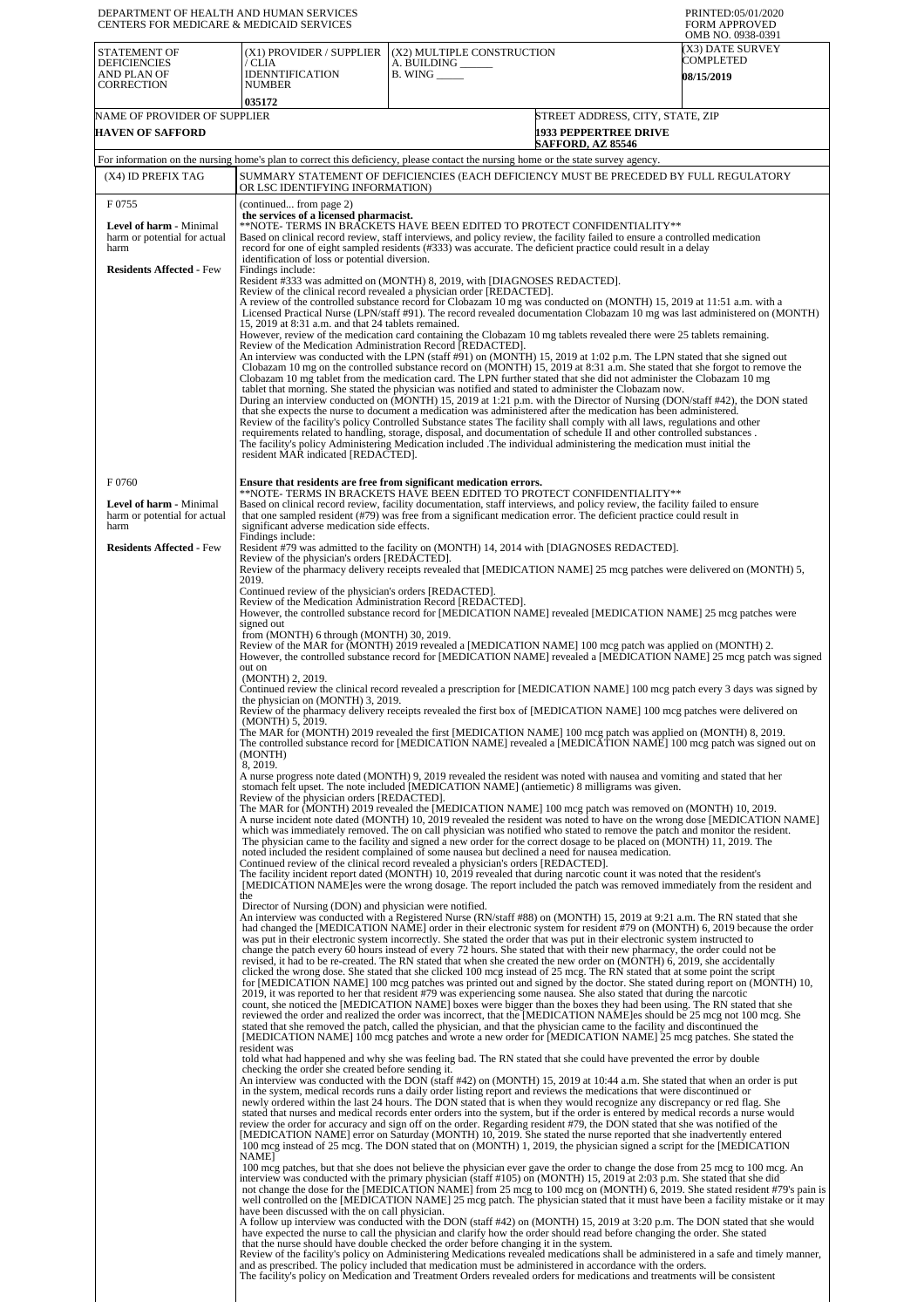FORM CMS-2567(02-99) Previous Versions Obsolete

Event ID: YL1O11 Facility ID: 035172 If continuation sheet<br>Page 3 of 4